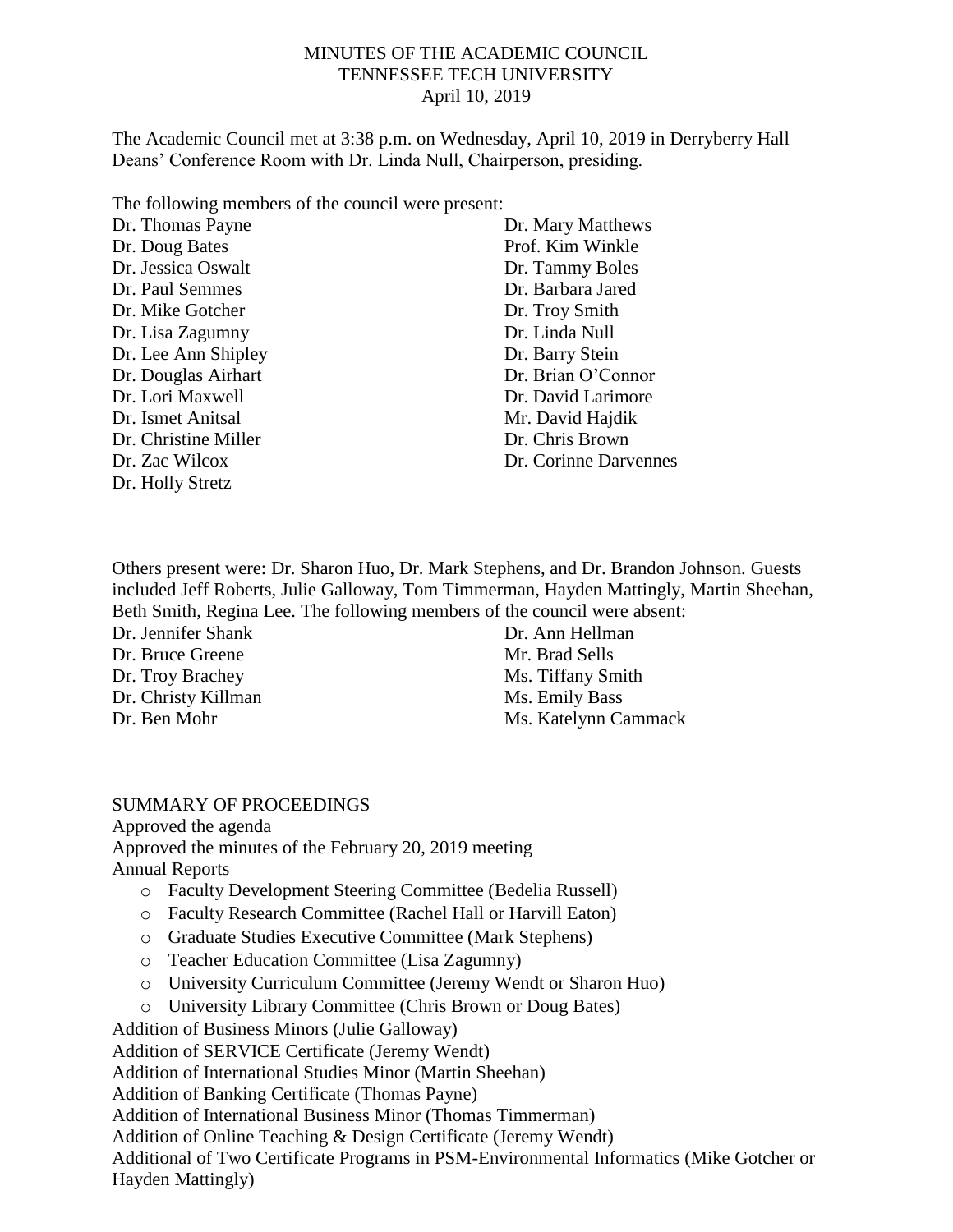Deletion of WEBD Minor (Linda Null) Deletion of Recreation and Leisure Concentration (Lisa Zagumny) Procedures and Forms to Coordinate with Policy 205, Faculty Tenure (Sharon Huo) Policy 207, Tenured Faculty (Mark Stephens) Policy 267, Academic Calendar (Sharon Huo) Policy 271, General Graduate Degree Requirements (Mark Stephens) Policy 282, Graduate Faculty Appointment and Responsibilities Policy (Mark Stephens) Policy 1200, Undergraduate Admission Requirements (Brandon Johnson) 2020 – 2021 Academic Calendar Recommendation, Informational Item (Sharon Huo) Electronic Voting (Linda Null) Election of Chairperson for 2019-2020

#### PROCEEDINGS

Approval of the Agenda

Dr. Darvennes MOVED approval and Dr. Larimore SECONDED. APPROVED unanimously.

#### Approval of the Minutes of the February 20, 2019 Meeting

Dr. Darvennes MOVED approval and Dr. Stein SECONDED. APPROVED unanimously.

#### Annual Reports

All reports were approved and seconded. Dr. Stein MOVED approval and Dr. Darvennes SECONDED. APPROVED unanimously.

#### Addition of Business Minors (Julie Galloway)

It was explained that the Department of Decision Sciences and Management would like to offer students the opportunity to earn a Minor in Business Information Technology and Analytics. Dr. Darvennes MOVED approval and Dr. Stein SECONDED. APPROVED unanimously.

#### Addition of SERVICE certificate (Jeremy Wendt)

It was explained that the department of Curriculum and Instruction would like to create a SERVICE Certificate at both the Undergraduate and Graduate level. The SERVICE Certificate Program is an interdisciplinary certificate at TTU that offers undergraduate and graduate students the opportunity to identify and participate in service learning opportunities that have lasting community impacts. This program is a collaboration among the TTU Office of Service Learning and the College of Education, specifically the Department of Curriculum & Instruction, to recognize and promote students' efforts in service learning. The SERVICE Program will provide students with opportunities through coursework and experiential service learning that will improve their soft skills (leadership, team-building, etc.) while serving the local community. The SERVICE Program reinforces TTU's mission of developing student capacity in service and outreach to benefit the people of Tennessee and the nation. Dr. Larimore MOVED approval and Dr. Stein SECONDED. APPROVED unanimously.

## Addition of International Studies Minor (Martin Sheehan)

This would help students who study abroad to receive a minor for their course work while abroad. Also, this will help them be able to use financial aid, as it would be a part of their coursework. Dr. Darvennes MOVED approval and Dr. Maxwell SECONDED. APPROVED unanimously.

# Addition of Banking Certificate (Thomas Payne)

Dr. Thomas Payne explained the details and significance of the banking certificate. This would be available to all majors. This would be an asset to students and the banking industry, as the demand continues to rise. Dr. Payne MOVED approval and Dr. Anitsal SECONDED. APPROVED unanimously.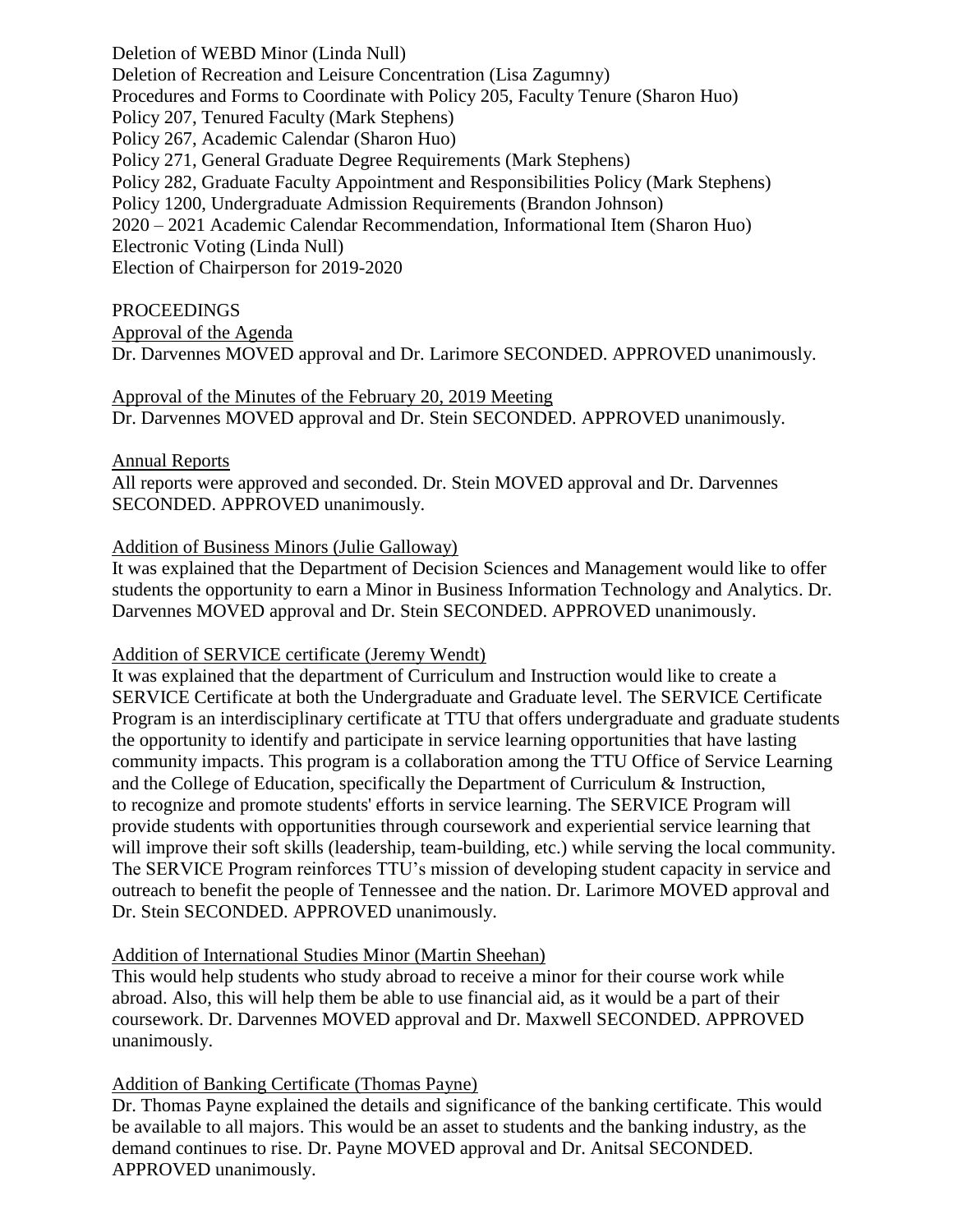# Addition of International Business Minor (Thomas Timmerman)

It was explained that the Department of Decision Sciences and Management would like to offer students the opportunity to earn a Minor in International Business. Students may earn this minor by completing 15 hours: 9 hours relating to international business, the other 6 hours relating to foreign language, study abroad, or international type of classes. Dr. Stein MOVED approval and Dr. Stretz SECONDED. APPROVED unanimously.

# Addition of Online Teaching & Design Certificate (Jeremy Wendt)

It was explained that this certificate program has been designed to enhance current concentrations and create new pathways for faculty, administration, and students in the rapidly expanding field of online education. The four-course sequence has been developed to support and prepare educators for the challenges and opportunities of online and distance education. The certificate is 12 hrs., and includes courses from the Curriculum & Instruction Educational Technology graduate program. Dr. Stein MOVED approval and Dr. Payne SECONDED. APPROVED unanimously.

## Additional of Two Certificate Programs in PSM-Environmental Informatics (Mike Gotcher or Hayden Mattingly)

Two new 15-credit-hour graduate certificates were proposed within the Professional Science Master's degree program in the Environmental Informatics concentration: (a) Managerial Environmental Informatics and (b) Technical Environmental Informatics. Students may earn one or both certificates as stand-alone graduate certificates, or as embedded within the 33-credit-hour PSM degree program. Curricular requirements for each certificate are summarized in the table in the proposal. The Industrial Advisory Board for the PSM-EI program suggested that we offer graduate certificates with managerial and technical tracks to appeal to working professionals in government agencies and industry. The certificates may also encourage students to complete the full PSM degree program, thereby boosting enrollment and graduation rates.

Cost: No additional cost is anticipated. With proper early planning and advisement, students on traditional assistantships can embed the certificate courses fully within the wider PSM degree program, with no need to take more than 33 credit hours. Dr. Larimore MOVED approval and Dr. Stein SECONDED. APPROVED unanimously.

## Deletion of WEBD Minor (Linda Null)

This deletion is recommended, as most of the courses required for the WEBD minor are no longer being taught. Dr. Larimore MOVED approval and Dr. Semmes SECONDED. APPROVED unanimously.

## Deletion of Recreation and Leisure Concentration (Lisa Zagumny)

This deletion is recommended, as all students with this concentration have been through the program and finished it. Dr. Darvennes MOVED approval and Dr. Stretz SECONDED. APPROVED unanimously.

Procedures and Forms to Coordinate with Policy 205, Faculty Tenure (Sharon Huo) A new form for tenure track review has been added as well as a voting form. After much discussion, the Procedures and Forms for Policy 205 passed, with the exception of the Cover Form, for which a subcommittee was been formed to evaluate and bring to the first Academic Council meeting of the fall semester. Dr. Darvennes MOVED approval and Dr. Miller SECONDED. APPROVED unanimously.

Policy 207, Tenured Faculty (Mark Stephens)